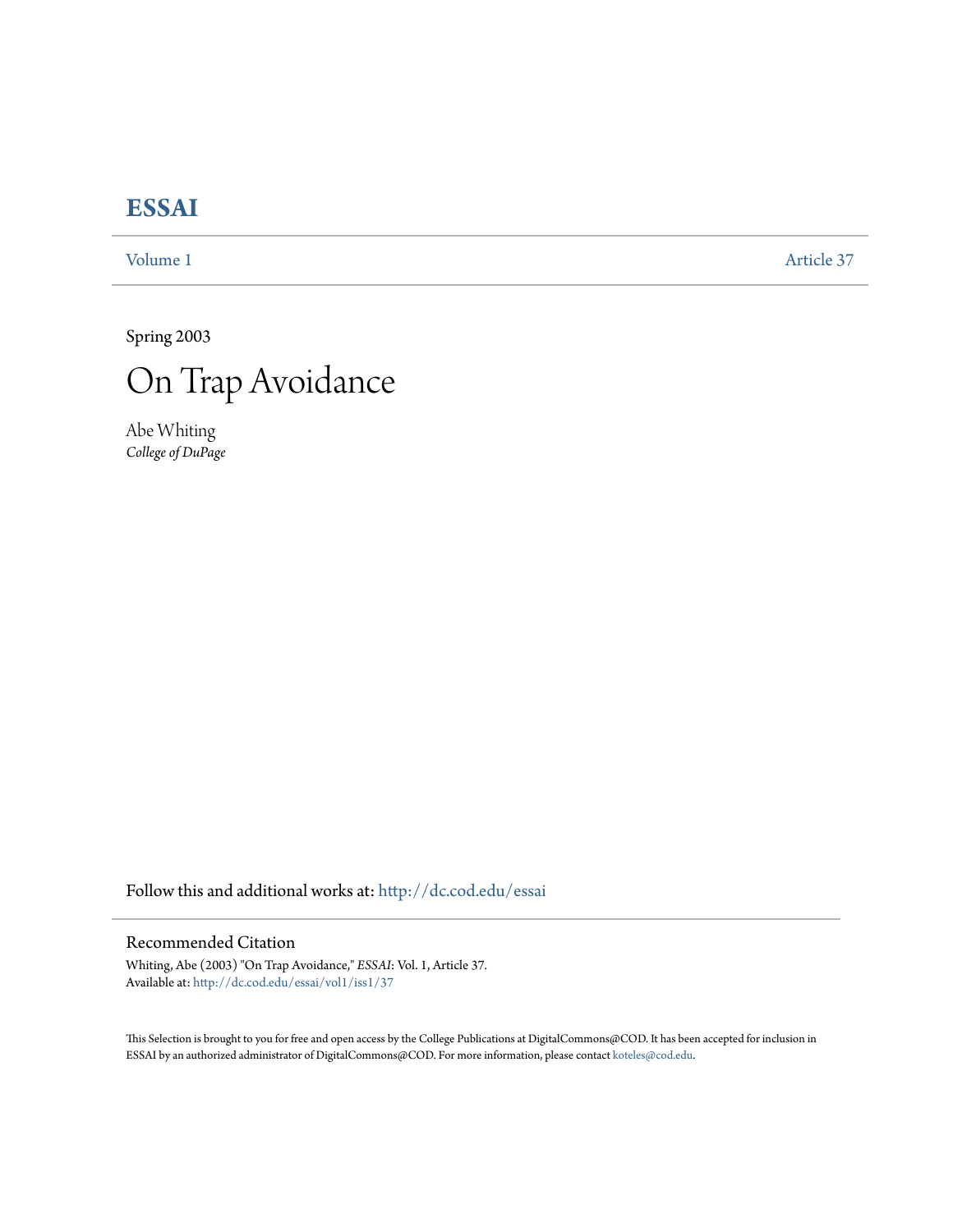## On Trap Avoidance

## by Abe Whiting

(English 101)

The Assignment: Write a paper explaining what you hope to accomplish by attending college.

ife without education is a cursed existence. My father is an entrepreneur. He has been for sometime, only because he really never had too many other options. I give him credit because he is a master woodworker, and he grew a struggling little business out of dust into a competitive If e without education is a cursed existence. My father is an entrepreneur. He has been for sometime, only because he really never had too many other options. I give him credit because is a master woodworker, and he grew a again, he finds himself in a straight jacket after the economic slump of 9-11. Only a fool doesn't learn by the folly of others. No school, no alternate job options. No alternate job options and you find yourself 50 years old with a liver that's probably shot from over-drinking. Your health is questionable from stress, smoking a pack a day, and eating ramen noodles and hard-boiled eggs as your primary staples. This, my dear audience, is not my idea of a good time. Nor should any individual have the misfortune of such purification by pain only to see the IRS waiting, sword raised, to give you your mortal blow. Circumvention of this fate and enhancing my personal growth, were my primary concerns for furthering my schooling.

Initially, I was very unsure of what I wanted to do so I avoided going back to school. I let myself drift for a couple years. I worked for dad, drank, and slugged around. It didn't take long for a few things to slap me in the face-- lightly at first, then harder and harder until my nose was bleeding. I had no options. And as the tides of the economy ebbed and flowed, so did self-medication and emotional anguish. Money and business were the million-dollar words and consumed all who lived in that house. When things were bad, hell fire danced from my father's lips and the misery spread. I had no schooling so I could get no alternate job that would actually aid the situation. I couldn't leave because I couldn't get a good job. Instead, I just soaked up the cold shadows of desperation.

 This brings me to the next and highly longed for aspect of education, People. Earlier I used the word house to describe where I lived. This was intentional, as there is a huge difference between a house and a home. In a *house*, love is a hard little entity to come by when the Great Lord Cash is flexing his muscles over his domain. Thankfully, all the people you meet in our education system, quite adequately obliterate loneliness, boredom and depression. Sometimes, when you're lucky, you even get a little love fix. I would have never said this five years ago, but I find the social aspect of school incredibly rewarding in so many ways. It has become a major part of what I'm becoming.

Furthermore, aside from external forces prompting my actions and desire, I have always loved to learn. Strike that: learning is an addiction. Once I start to know, I'm not happy until I *do* know. Due to this compulsion that was engrained since childhood, I have become adept at learning to learn. It's one of my own personal arts: the art of acquiring, storing, and recalling information. Unfortunately, perfectionism and mastery can become rather obsessive-compulsive in nature; and I've also learned to take a chill pill or the madness gets too strong. Nonetheless, I have found college-level schooling to be a knowledge junkie's pleasure den.

Moreover, the conglomeration of cultures has alone opened up doors to new worlds: different thoughts, personalities, and psyches that only lurked in the borderlands of "white boy" suburbia. In one of my last classes, I met a girl from Iran. Human? Yes, but definitely from another planet. She was humble, sweet, and more innocent than any American girl above the age of ten. How she manages to survive this hostile landscape, I don't know; but I would like to. Curiosity is a driving force. The depth at which each individual subject is explored I find to be completely fascinating. I can be immersed for weeks in microscopic reality or the fantasy lands of art and literature and not grow tired.

To sum up, I love to find things that are new and hook me. I've also learned to despise being